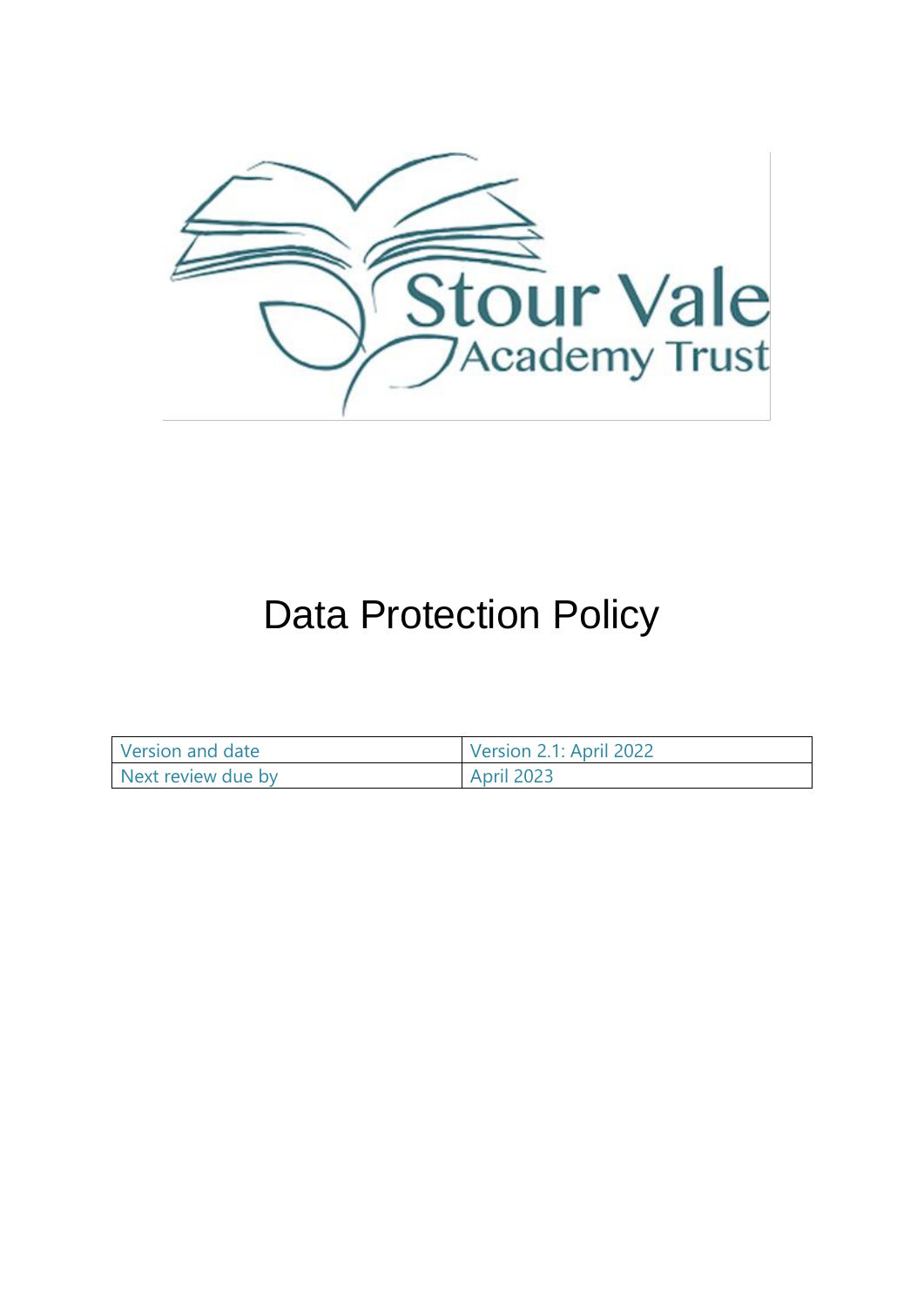# Contents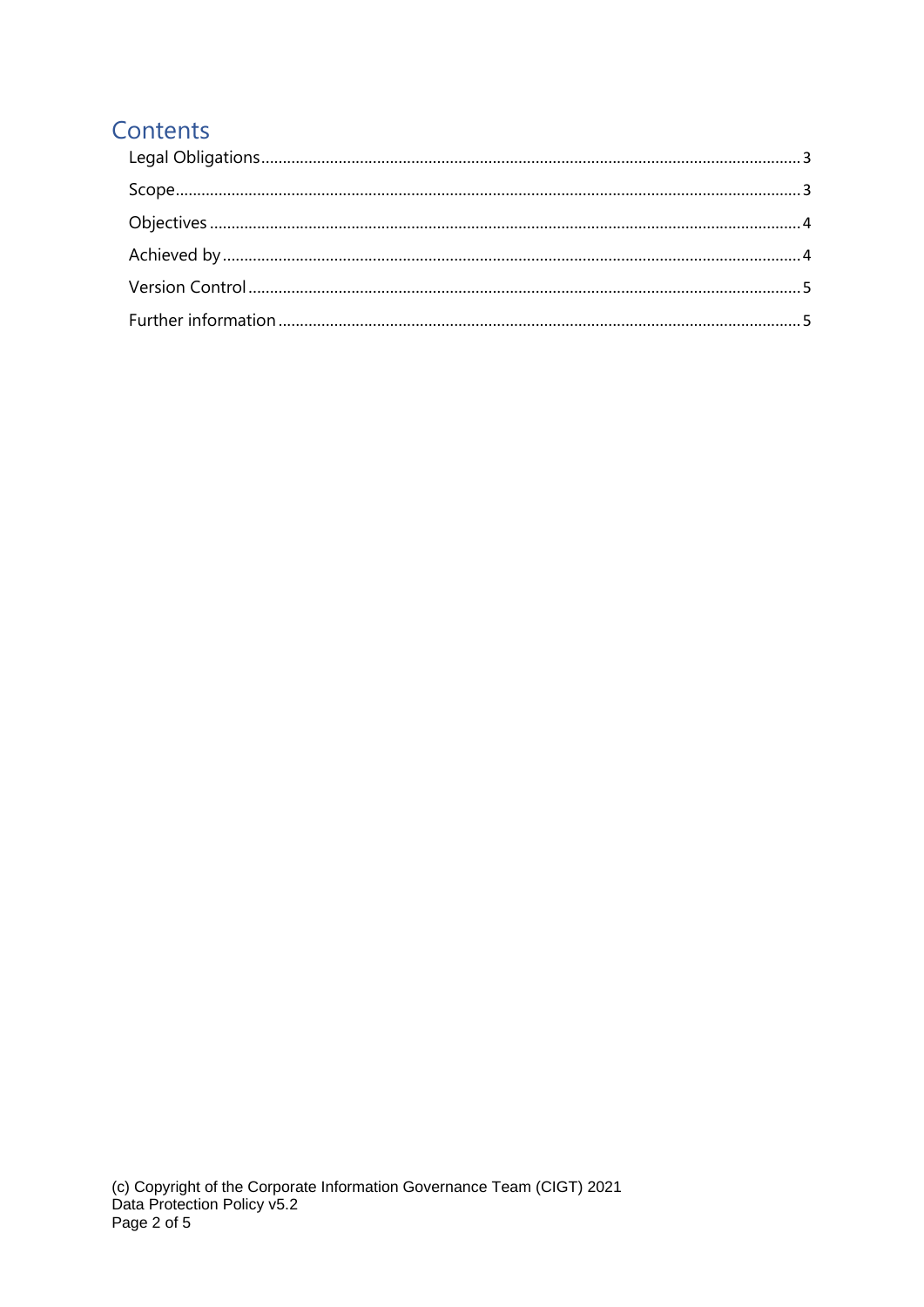#### Data Protection Policy for Stour Vale Academy Trust

### <span id="page-2-0"></span>Legal Obligations

Recital 74 of the UK General Data Protection Regulation (UK GDPR) states that: '*The responsibility and liability of the controller for any processing of personal data carried out by the controller or on the controller's behalf should be established. In particular the controller should be obliged to implement appropriate and effective measures and be able to demonstrate the compliance of processing activities with the Regulation, including the effectiveness of the measures. Those measures should take into account the nature, scope, context and purposes of the processing and the risk to the rights and freedoms of natural persons.'*

To this end, Stour Vale Academy Trust ('the Trust'), comprising the member schools and central team, has adopted the Policy as specified below.

#### <span id="page-2-1"></span>Scope

An essential activity within the Trust is the requirement to gather and process information about its pupils, staff, parents and other individuals who have contact with it, in order to enable it to provide education and other associated functions.

In addition, there may be a legal requirement to collect and use information to ensure that the Trust complies with its statutory obligations.

The UK GDPR defines special category information as *'information about an individual's racial or ethnic origin, political opinions, religious or philosophical beliefs, trade union membership, health, sex life or sexual orientation and genetic and biometric data'*.

Before processing 'special category' information the Trust will identify and document the lawful basis for processing this information. The Trust will process special categories of personal information only in certain situations.

This will be done in accordance with Data Protection Law and other related government legislation.

This policy applies to employees and pupils of the Trust. It also applies to temporary staff, volunteers, and members, directors and governors working on behalf of the Trust.

The Trust – acting as a custodian of personal data – recognises its moral duty to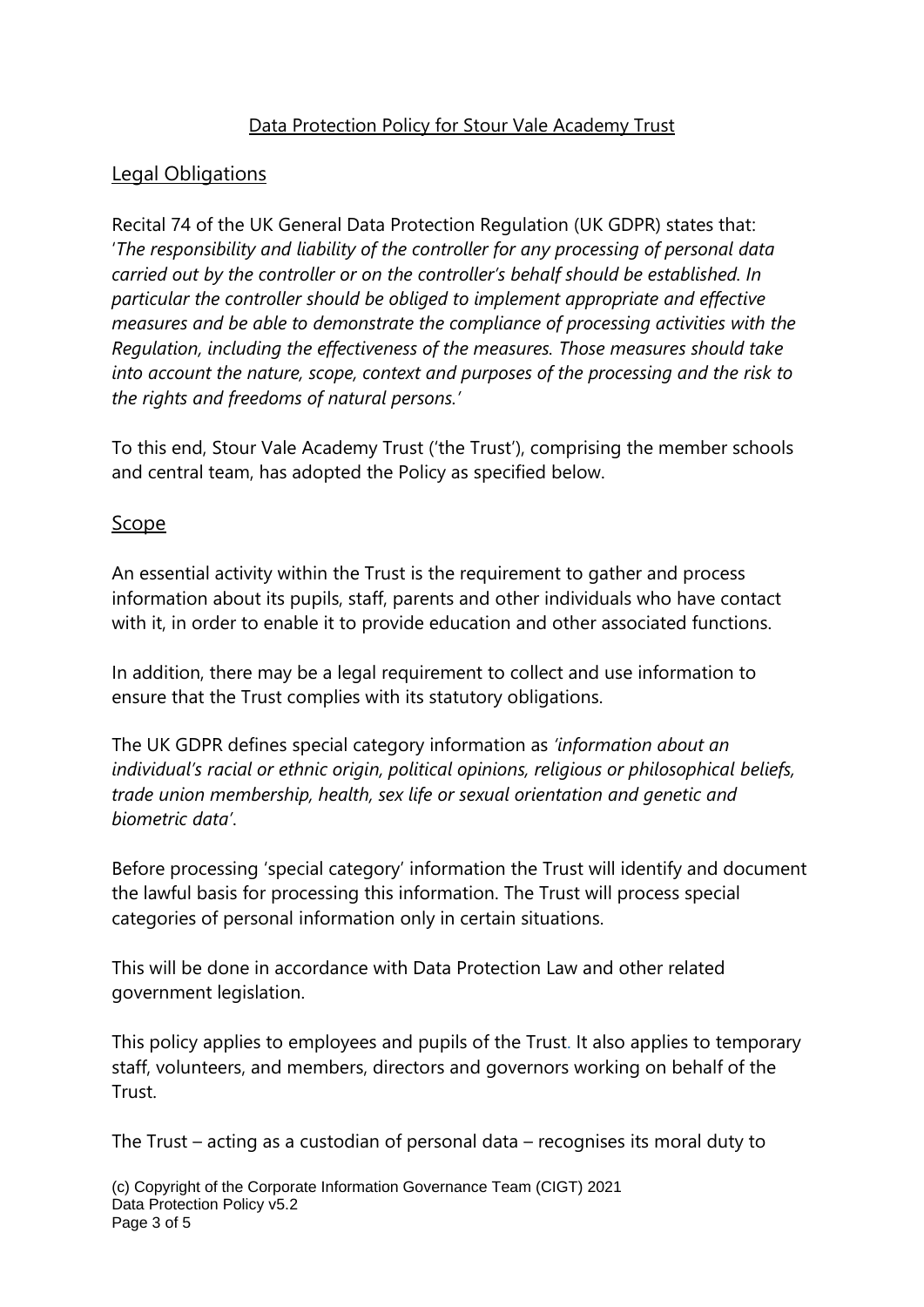ensure that it is handled properly and confidentially at all times, irrespective of whether it is held on paper or by electronic means. This covers the whole lifecycle, including:

- the obtaining of personal data;
- the storage and security of personal data;
- the use of personal data;
- the disposal/destruction of personal data.

The Trust also has a responsibility to ensure that data subjects have appropriate access to details regarding personal information relating to them.

### <span id="page-3-0"></span>**Objectives**

By following and maintaining strict safeguards and controls, the Trust will:

- acknowledge the rights of individuals to whom personal data relate, and ensure that these rights may be exercised in accordance with Data Protection Law;
- ensure that individuals are fully informed about the collection and use of personal data through the publication of the Trust's Privacy Notices;
- collect and process personal data which is adequate, relevant and limited to what is necessary in relation to the purposes for which they are processed;
- ensure that adequate steps are taken to ensure the accuracy and currency of data;
- $\blacksquare$  ensure that for all personal data, appropriate security measures are taken  $\blacksquare$ both technically and organisationally – to protect against damage, loss or abuse;
- **•** ensure that the movement of personal data is done in a lawful way  $-$  both inside and outside the organisation – and that suitable safeguards exist at all times.

## <span id="page-3-1"></span>Achieved by

In order to support these objectives, the Trust will:

- have **'Senior Information Risk Owners'** (SIROs) to ensure that there is accountability and that Information Risk is recognised at a senior level;
- have a designated **'Data Protection Officer'** (DPO) to meet the Trust's obligations under Article 37 of UK GDPR;
- ensure that all activities that relate to the processing of personal data have appropriate safeguards and controls in place to ensure information security and compliance with Data Protection Law;

(c) Copyright of the Corporate Information Governance Team (CIGT) 2021 Data Protection Policy v5.2 Page 4 of 5